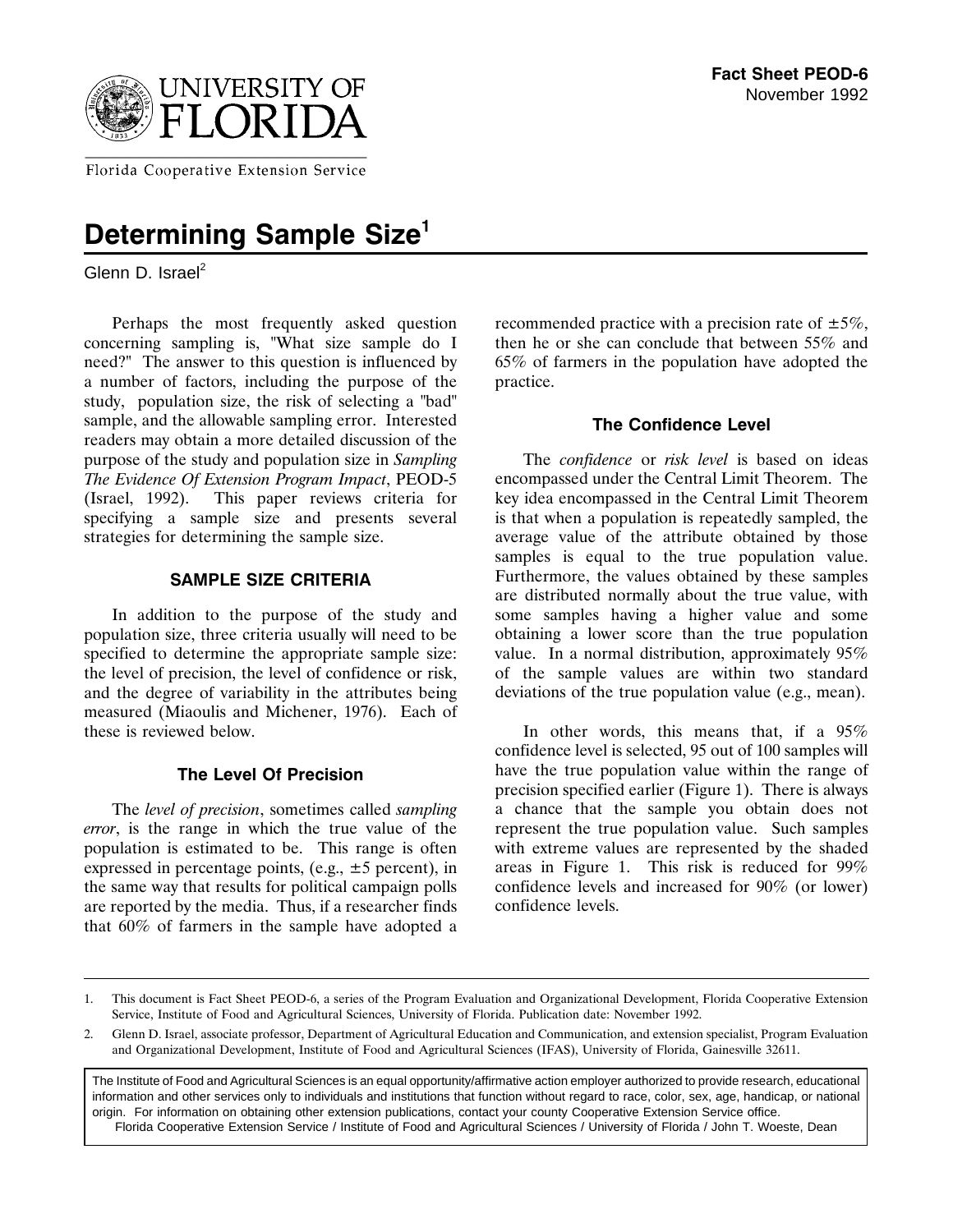

**Figure 1.** Distribution of Means for Repeated Samples.

# **Degree Of Variability**

The third criterion, the *degree of variability* in the attributes being measured refers to the distribution of attributes in the population. The more heterogeneous a population, the larger the sample size required to obtain a given level of precision. The less variable (more homogeneous) a population, the smaller the sample size. Note that a proportion of 50% indicates a greater level of variability than either 20% or 80%. This is because 20% and 80% indicate that a large majority do not or do, respectively, have the attribute of interest. Because a proportion of .5 indicates the maximum variability in a population, it is often used in determining a more conservative sample size, that is, the sample size may be larger than if the true variability of the population attribute were used.

## **STRATEGIES FOR DETERMINING SAMPLE SIZE**

There are several approaches to determining the sample size. These include using a census for small populations, imitating a sample size of similar studies, using published tables, and applying formulas to calculate a sample size. Each strategy is discussed below.

### **Using A Census For Small Populations**

One approach is to use the entire population as the sample. Although cost considerations make this impossible for large populations, a census is attractive for small populations (e.g., 200 or less). A census eliminates sampling error and provides data on all the individuals in the population. In addition, some costs such as questionnaire design and developing the sampling frame are "fixed," that is, they will be the same for samples of 50 or 200. Finally, virtually the entire population would have to be sampled in small populations to achieve a desirable level of precision.

# **Using A Sample Size Of A Similar Study**

Another approach is to use the same sample size as those of studies similar to the one you plan. Without reviewing the procedures employed in these studies you may run the risk of repeating errors that were made in determining the sample size for another study. However, a review of the literature in your discipline can provide guidance about "typical" sample sizes which are used.

#### **Using Published Tables**

A third way to determine sample size is to rely on published tables which provide the sample size for a given set of criteria. Table 1 and Table 2 present sample sizes that would be necessary for given combinations of precision, confidence levels, and variability. Please note two things. First, these sample sizes reflect the number of *obtained* responses, and not necessarily the number of surveys mailed or interviews planned (this number is often increased to compensate for nonresponse). Second, the sample sizes in Table 2 presume that the attributes being measured are distributed normally or nearly so. If this assumption cannot be met, then the entire population may need to be surveyed.

#### **Using Formulas To Calculate A Sample Size**

Although tables can provide a useful guide for determining the sample size, you may need to calculate the necessary sample size for a different combination of levels of precision, confidence, and variability. The fourth approach to determining sample size is the application of one of several formulas (Equation 5 was used to calculate the sample sizes in Table 1 and Table 2).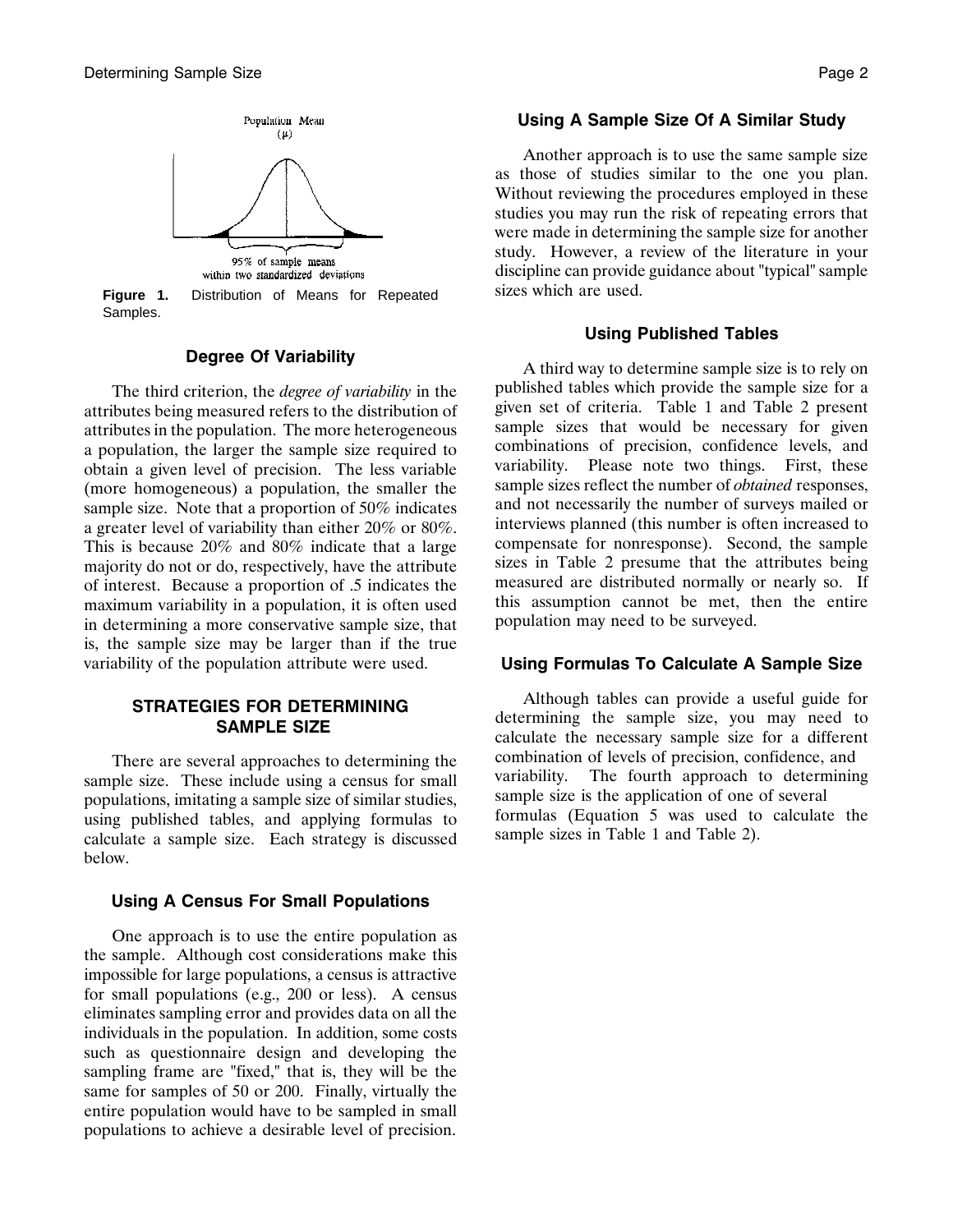| Size of                                                                                                 | Sample Size (n) for Precision (e) of: |            |     |      |  |  |
|---------------------------------------------------------------------------------------------------------|---------------------------------------|------------|-----|------|--|--|
| Population                                                                                              | ±3%                                   | ±5%<br>±7% |     | ±10% |  |  |
| 500                                                                                                     | a                                     | 222        | 145 | 83   |  |  |
| 600                                                                                                     | a                                     | 240        | 152 | 86   |  |  |
| 700                                                                                                     | a                                     | 255        | 158 | 88   |  |  |
| 800                                                                                                     | a                                     | 267        | 163 | 89   |  |  |
| 900                                                                                                     | a                                     | 277        | 166 | 90   |  |  |
| 1,000                                                                                                   | a                                     | 286        | 169 | 91   |  |  |
| 2,000                                                                                                   | 714                                   | 333        | 185 | 95   |  |  |
| 3,000                                                                                                   | 811                                   | 353        | 191 | 97   |  |  |
| 4,000                                                                                                   | 870                                   | 364        | 194 | 98   |  |  |
| 5,000                                                                                                   | 909                                   | 370        | 196 | 98   |  |  |
| 6,000                                                                                                   | 938                                   | 375        | 197 | 98   |  |  |
| 7,000                                                                                                   | 959                                   | 378        | 198 | 99   |  |  |
| 8,000                                                                                                   | 976                                   | 381        | 199 | 99   |  |  |
| 9,000                                                                                                   | 989                                   | 383        | 200 | 99   |  |  |
| 10,000                                                                                                  | 1,000                                 | 385        | 200 | 99   |  |  |
| 15,000                                                                                                  | 1,034                                 | 390        | 201 | 99   |  |  |
| 20,000                                                                                                  | 1,053                                 | 392        | 204 | 100  |  |  |
| 25,000                                                                                                  | 1,064                                 | 394        | 204 | 100  |  |  |
| 50,000                                                                                                  | 1,087                                 | 397        | 204 | 100  |  |  |
| 100,000                                                                                                 | 1,099                                 | 398        | 204 | 100  |  |  |
| >100,000                                                                                                | 1,111                                 | 400        | 204 | 100  |  |  |
| a = Assumption of normal population is poor (Yamane,<br>1967). The entire population should be sampled. |                                       |            |     |      |  |  |

**Table 1.** Sample size for  $\pm 3\%$ ,  $\pm 5\%$ ,  $\pm 7\%$  and  $\pm 10\%$ Precision Levels Where Confidence Level is 95% and  $P = .5.$ 

# **Formula For Calculating A Sample For Proportions**

For populations that are large, Cochran (1963:75) developed the Equation 1 to yield a representative sample for proportions.

$$
n_0 = \frac{Z^2pq}{e^2}
$$

Which is valid where  $n_0$  is the sample size,  $Z^2$  is the abscissa of the normal curve that cuts off an area  $\alpha$  at the tails  $(1 - \alpha)$  equals the desired confidence level, e.g.,  $95\%)$ <sup>1</sup>, e is the desired level of precision, p is the estimated proportion of an attribute that is present in the population, and  $q$  is 1-p. The value for  $Z$  is found in statistical tables which contain the area under the normal curve.

| Size of    | Sample Size (n) for Precision (e) of: |     |      |  |
|------------|---------------------------------------|-----|------|--|
| Population | ±5%                                   | ±7% | ±10% |  |
| 100        | 81                                    | 67  | 51   |  |
| 125        | 96                                    | 78  | 56   |  |
| 150        | 110                                   | 86  | 61   |  |
| 175        | 122                                   | 94  | 64   |  |
| 200        | 134                                   | 101 | 67   |  |
| 225        | 144                                   | 107 | 70   |  |
| 250        | 154                                   | 112 | 72   |  |
| 275        | 163                                   | 117 | 74   |  |
| 300        | 172                                   | 121 | 76   |  |
| 325        | 180                                   | 125 | 77   |  |
| 350        | 187                                   | 129 | 78   |  |
| 375        | 194                                   | 132 | 80   |  |
| 400        | 201                                   | 135 | 81   |  |
| 425        | 207                                   | 138 | 82   |  |
| 450        | 212                                   | 140 | 82   |  |

To illustrate, suppose we wish to evaluate a statewide Extension program in which farmers were encouraged to adopt a new practice. Assume there is a large population but that we do not know the variability in the proportion that will adopt the practice; therefore, assume p=.5 (maximum variability). Furthermore, suppose we desire a 95% confidence level and  $\pm 5\%$  precision. The resulting sample size is demonstrated in Equation 2.

$$
n_0 = \frac{Z^2 pq}{e^2} = \frac{(1.96)^2(.5)(.5)}{(.05)^2} = 385 \text{ farmers}
$$

#### **Finite Population Correction For Proportions**

If the population is small then the sample size can be reduced slightly. This is because a given sample size provides proportionately more information for a small population than for a large population. The sample size  $(n_0)$  can be adjusted using Equation 3.

$$
n = \frac{n_0}{1 + \frac{(n_0 - 1)}{N}}
$$

Where n is the sample size and N is the population size.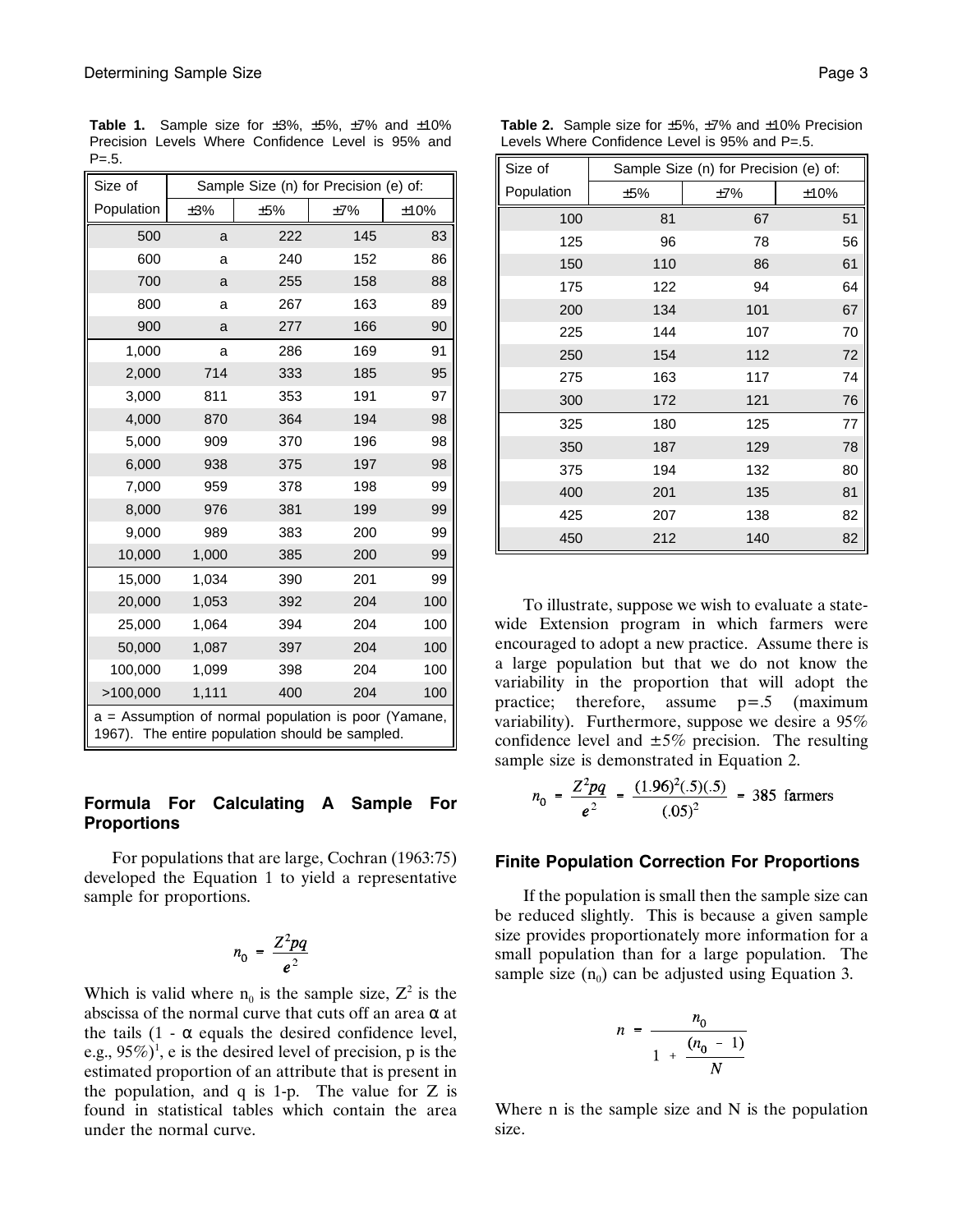Suppose our evaluation of farmers' adoption of the new practice only affected 2,000 farmers. The sample size that would now be necessary is shown in Equation 4.

$$
n = \frac{n_0}{1 + \frac{(n_0 - 1)}{N}} = \frac{385}{1 + \frac{(385 - 1)}{2000}} = 323 \text{ farmers}
$$

As you can see, this adjustment (called the finite population correction) can substantially reduce the necessary sample size for small populations.

#### **A Simplified Formula For Proportions**

Yamane (1967:886) provides a simplified formula to calculate sample sizes. This formula was used to calculate the sample sizes in Tables 2 and 3 and is shown below. A 95% confidence level and  $P = .5$  are assumed for Equation 5.

$$
n = \frac{N}{1 + N(e)^2}
$$

Where n is the sample size, N is the population size, and e is the level of precision. When this formula is applied to the above sample, we get Equation 6.

$$
n = \frac{N}{1 + N(e)^2} = \frac{2000}{1 + 2000(.05)^2} = 333 \text{ farmers}
$$

#### **Formula For Sample Size For The Mean**

The use of tables and formulas to determine sample size in the above discussion employed proportions that assume a dichotomous response for the attributes being measured. There are two methods to determine sample size for variables that are polytomous or continuous. One method is to combine responses into two categories and then use a sample size based on proportion (Smith, 1983). The second method is to use the formula for the sample size for the mean. The formula of the sample size for the mean is similar to that of the proportion, except for the measure of variability. The formula for the mean employs  $\sigma^2$  instead of (p x q), as shown in Equation 7.

$$
n_0 = \frac{Z^2 \sigma^2}{e^2}
$$

Where  $n_0$  is the sample size, z is the abscissa of the normal curve that cuts off an area  $\alpha$  at the tails, e is the desired level of precision (in the same unit of measure as the variance), and  $\sigma^2$  is the variance of an attribute in the population.

The disadvantage of the sample size based on the mean is that a "good" estimate of the population variance is necessary. Often, an estimate is not available. Furthermore, the sample size can vary widely from one attribute to another because each is likely to have a different variance. Because of these problems, the sample size for the proportion is frequently preferred<sup>2</sup>.

#### **OTHER CONSIDERATIONS**

In completing this discussion of determining sample size, there are three additional issues. First, the above approaches to determining sample size have assumed that a simple random sample is the sampling design. More complex designs, e.g., stratified random samples, must take into account the variances of subpopulations, strata, or clusters before an estimate of the variability in the population as a whole can be made.

Another consideration with sample size is the number needed for the data analysis. If descriptive statistics are to be used, e.g., mean, frequencies, then nearly any sample size will suffice. On the other hand, a good size sample, e.g., 200-500, is needed for multiple regression, analysis of covariance, or loglinear analysis, which might be performed for more rigorous state impact evaluations. The sample size should be appropriate for the analysis that is planned.

In addition, an adjustment in the sample size may be needed to accommodate a comparative analysis of subgroups (e.g., such as an evaluation of program participants with nonparticipants). Sudman (1976) suggests that a minimum of 100 elements is needed for each major group or subgroup in the sample and for each minor subgroup, a sample of 20 to 50 elements is necessary. Similarly, Kish (1965) says that 30 to 200 elements are sufficient when the attribute is present 20 to 80 percent of the time (i.e., the distribution approaches normality). On the other hand, skewed distributions can result in serious departures from normality even for moderate size samples (Kish, 1965:17). Then a larger sample or a census is required.

Finally, the sample size formulas provide the number of responses that need to be obtained. Many researchers commonly add 10% to the sample size to compensate for persons that the researcher is unable